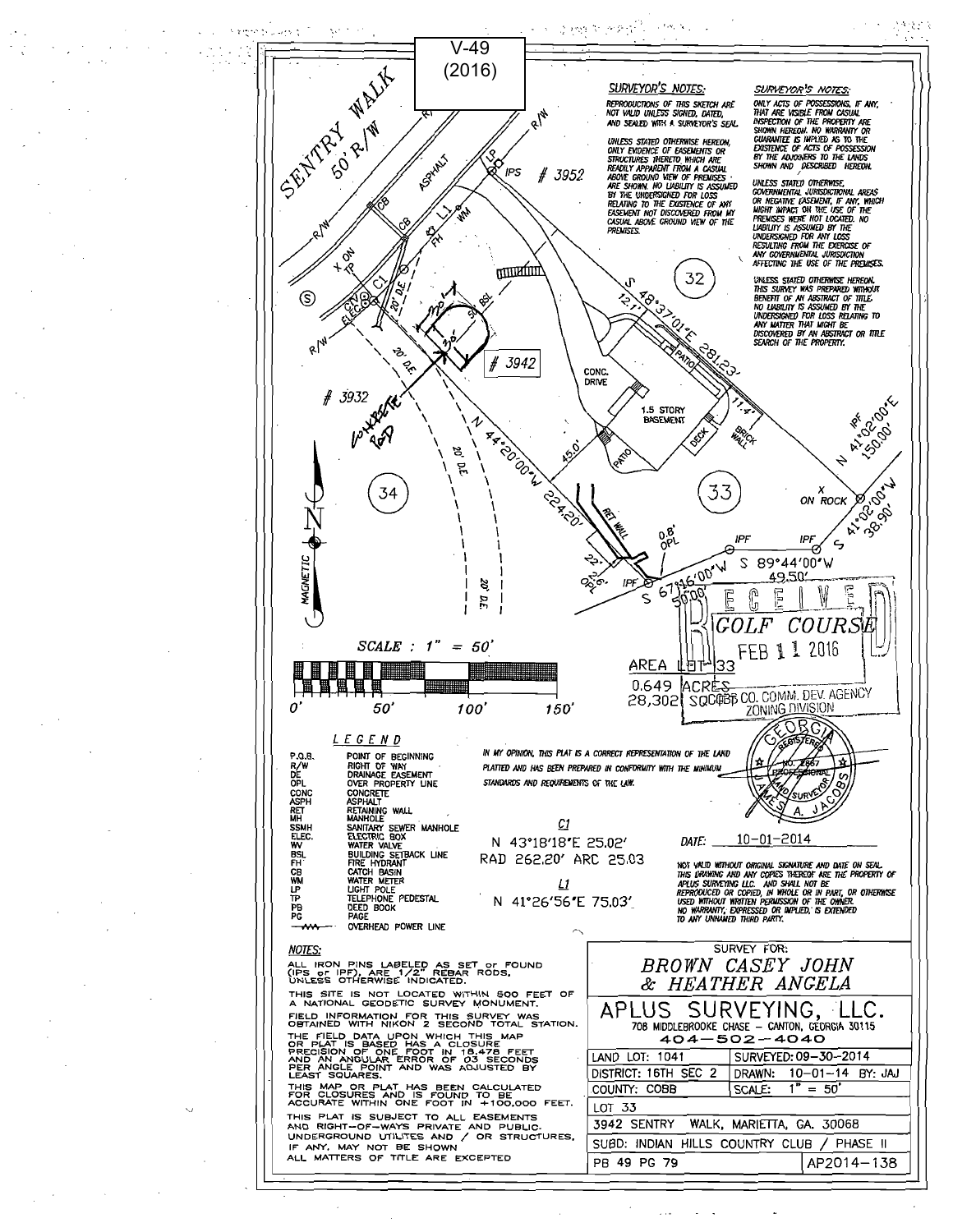| <b>APPLICANT:</b>                         |                                                                     | Casey Brown            | <b>PETITION No.:</b>        | $V-49$      |
|-------------------------------------------|---------------------------------------------------------------------|------------------------|-----------------------------|-------------|
| <b>PHONE:</b>                             | 404-394-2366                                                        |                        | <b>DATE OF HEARING:</b>     | $04-13-16$  |
| Casey Brown<br><b>REPRESENTATIVE:</b>     |                                                                     | <b>PRESENT ZONING:</b> | $R-20$                      |             |
| <b>PHONE:</b>                             |                                                                     | 404-394-2366           | <b>LAND LOT(S):</b>         | 1041        |
|                                           | Casey John Brown and Heather<br><b>TITLEHOLDER:</b><br>Angela Brown |                        | <b>DISTRICT:</b>            | 16          |
| On the east side of<br>PROPERTY LOCATION: |                                                                     |                        | <b>SIZE OF TRACT:</b>       | $0.65$ acre |
| Sentry Walk, east of Sentry Crossing      |                                                                     |                        | <b>COMMISSION DISTRICT:</b> | 2           |
|                                           |                                                                     |                        |                             |             |

(3942 Sentry Walk).

**TYPE OF VARIANCE:** 1) Allow an accessory structure (proposed 900 square foot basketball pad) to the front

of the principal building; and 2) waive the 100 foot setback for an accessory structure (proposed 900 square foot

backetball pad) to 65 feet for the east property line, seven feet for the west property line and 35 feet for the north

property line.

**OPPOSITION: No. OPPOSED \_\_\_\_\_ PETITION No. \_\_\_\_\_ SPOKESMAN \_\_\_\_\_\_\_\_\_\_\_\_\_\_\_\_\_\_\_\_** 

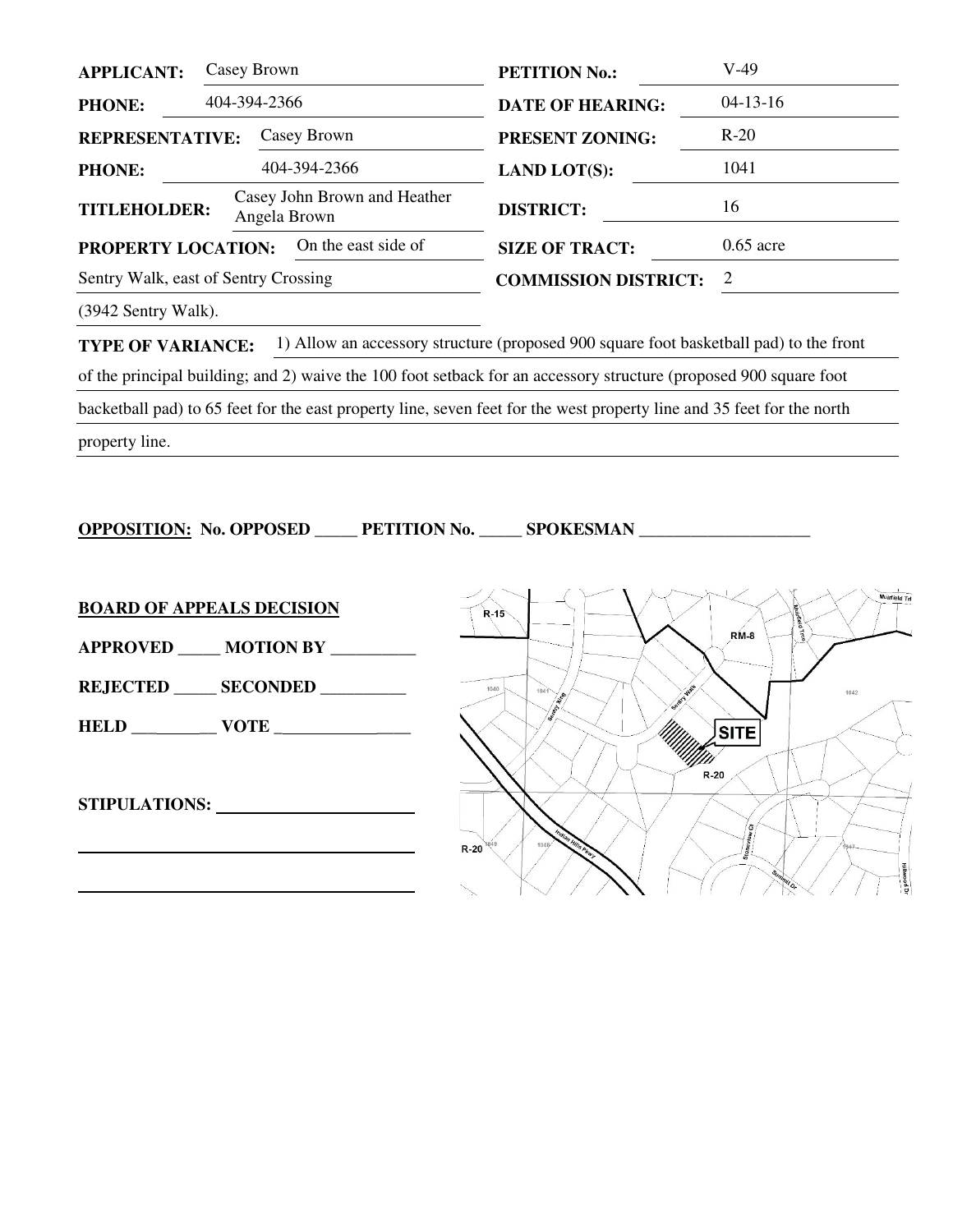**APPLICANT:** 

**Casey Brown** 

## **COMMENTS**

**TRAFFIC:** This request will not have an adverse impact on the transportation network.

**DEVELOPMENT & INSPECTIONS:** No comment.

**SITE PLAN REVIEW:** No comments.

**STORMWATER MANAGEMENT:** No adverse stormwater management impacts are anticipated.

HISTORIC PRESERVATION: After examining Civil War trench maps, Cobb County historic property surveys, county maps, and various other resources, staff has no comments regarding the impact or treatment of historic and/or archaeological resources

**DESIGN GUIDELINES:** Staff has determined that the subject site is not within the boundaries of approved design guidelines study areas; therefore does not have to comply with design guidelines requirements. No comments.

**CEMETERY PRESERVATION:** There is no significant impact on the cemetery site listed in the Cobb County Cemetery Preservation Commission's Inventory Listing which is located in this, or adjacent land lot.

**WATER: No conflict** 

**SEWER: No conflict**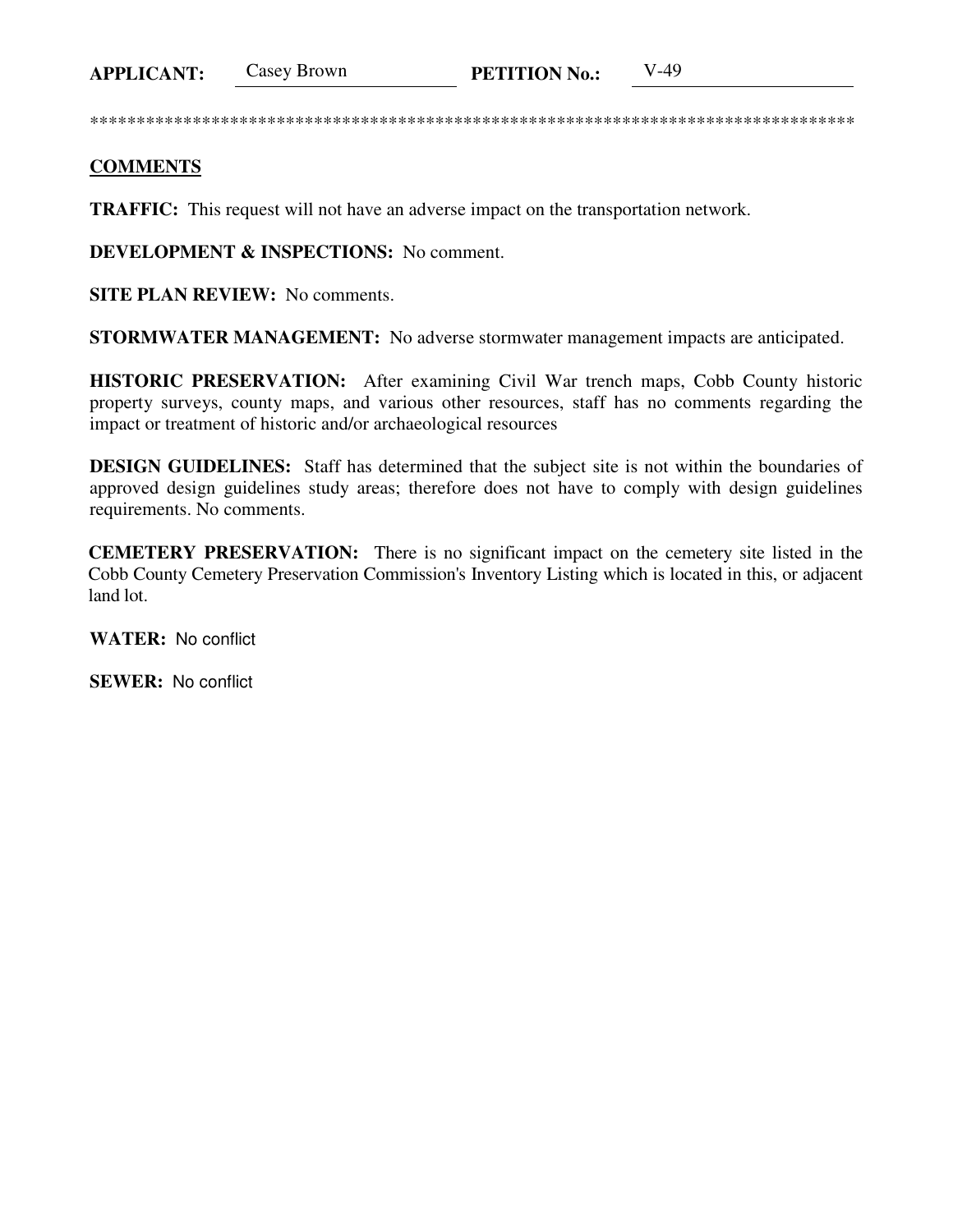Casey Brown  $V-49$ **APPLICANT: PETITION No.:** 

FIRE DEPARTMENT: After analyzing the information presented for a Preliminary Review, the Cobb County Fire Marshal's Office is confident that all other items can be addressed during the Plan Review Stage.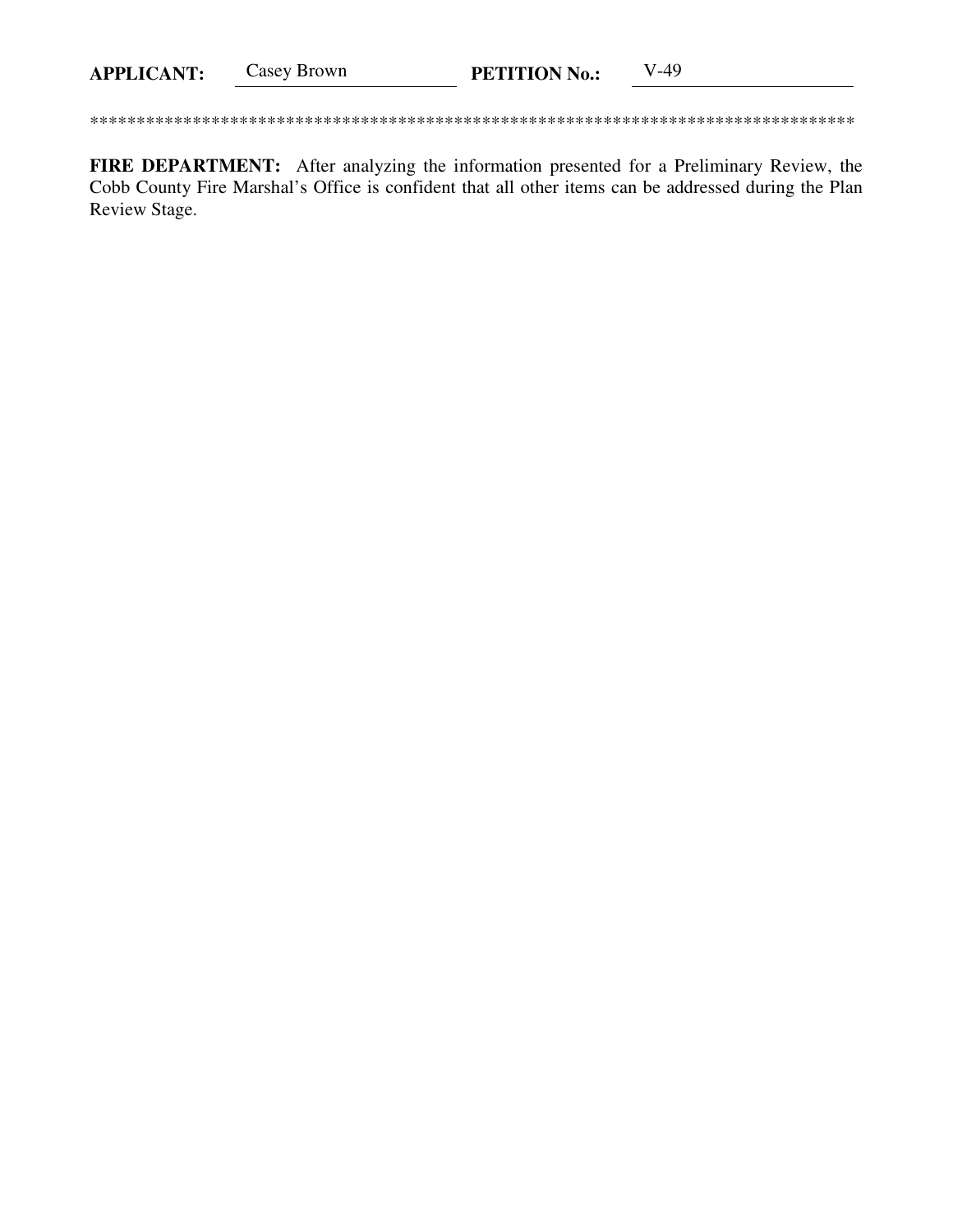**V-49**



planning purposes only. It is not meant to be a legal description.

0 100 200<br>
Feet

0<br>Feet **[** 

Zoning Boundary